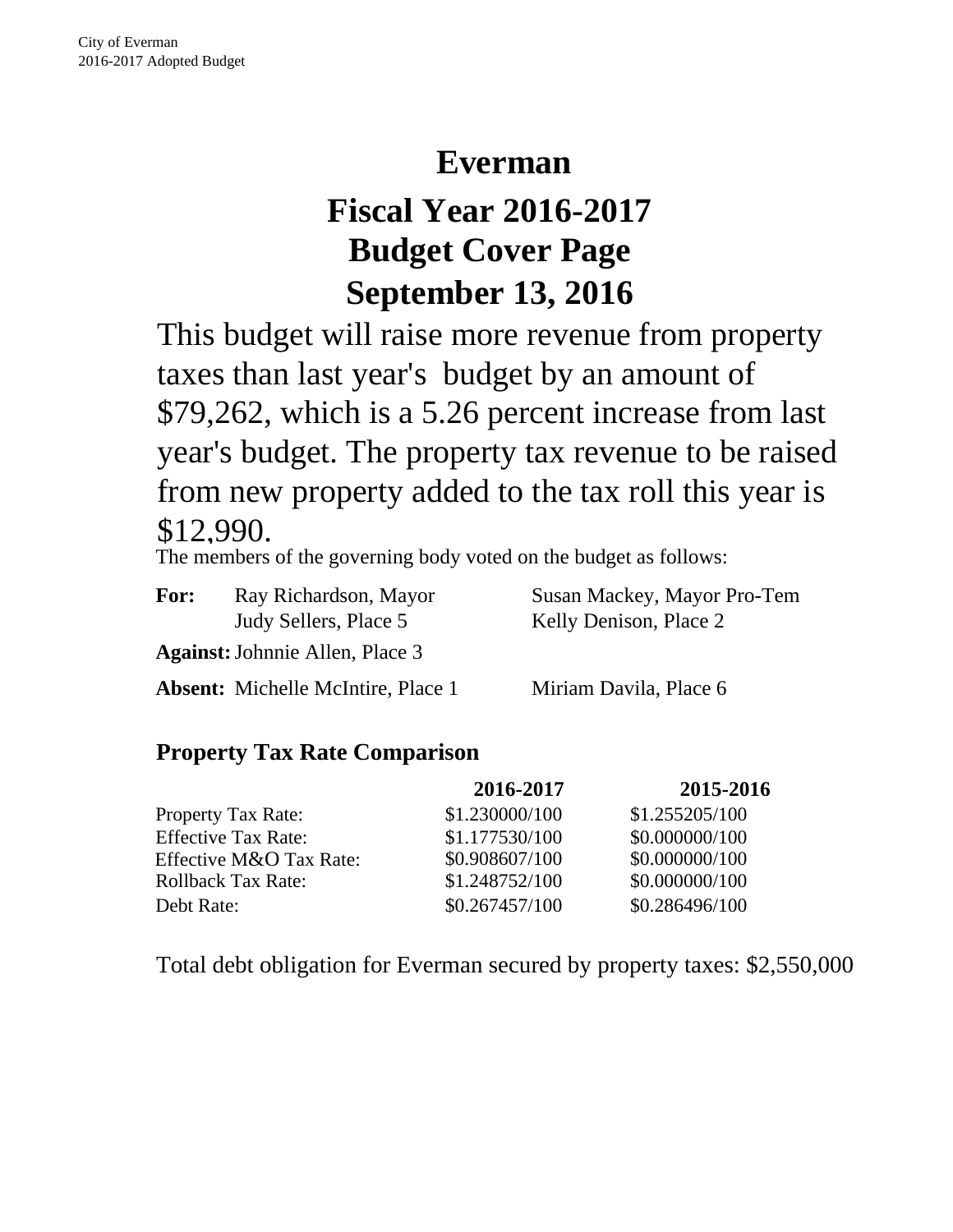# **CITY OF EVERMAN Beginning CASH POSITION Budget 2017**

**October 1, 2016**

| <b>FUND</b>                               | <b>Balance</b> |
|-------------------------------------------|----------------|
| <b>General</b>                            |                |
| <b>Operating Cash</b>                     | (3,133)        |
| <b>Purchased CDs</b>                      | 250,000        |
| <b>Operation &amp; Investment</b>         | 1,571,223      |
| <b>General Fund Total</b>                 | 1,818,090      |
| <b>Water/Sewer Fund (Water Sales)</b>     |                |
| <b>Operating Cash</b>                     | 6,757          |
| <b>Reserve for Water Deps</b>             | 143,277        |
| <b>Operation &amp; Investment</b>         | 2,279          |
| <b>Water/Sewer Fund Total</b>             | 152,312        |
| <b>Debt Service (Prop Tax)</b>            |                |
| <b>Operating Cash</b>                     | 3,699          |
| <b>Operation &amp; Investment</b>         | 19,147         |
| <b>Debt Service Total</b>                 | 22,845         |
| 2013 Bond (Bond Issue)                    |                |
| <b>Operating Cash</b>                     | 3,741          |
| <b>Operation &amp; Investment</b>         | 681,398        |
| <b>2013 Bond Total</b>                    | 685,139        |
| <b>Restricted Special Rev Funds</b>       |                |
| 4B Sales Tax (EDC)<br><b>EDC</b>          | 838,520        |
| (General Sales Tax .5%)                   |                |
| Crime C <sub>(4</sub> B Sales Tax (Crime) | 73,820         |
| (Specific Sales Tax.25%)                  |                |
| <b>4A Sales Tax Street</b><br>Street      | 341,195        |
| (General Sales Tax.25%)                   |                |
| Dist #1 (City/Cnty/Hosp)<br>TIF           | 1,214.94       |
| <b>TCOLE</b>                              | 5,144.25       |
| <b>Total Restricted Special Rev Funds</b> | 1,259,894      |
| <b>All Cash and Investments</b>           | \$3,938,280    |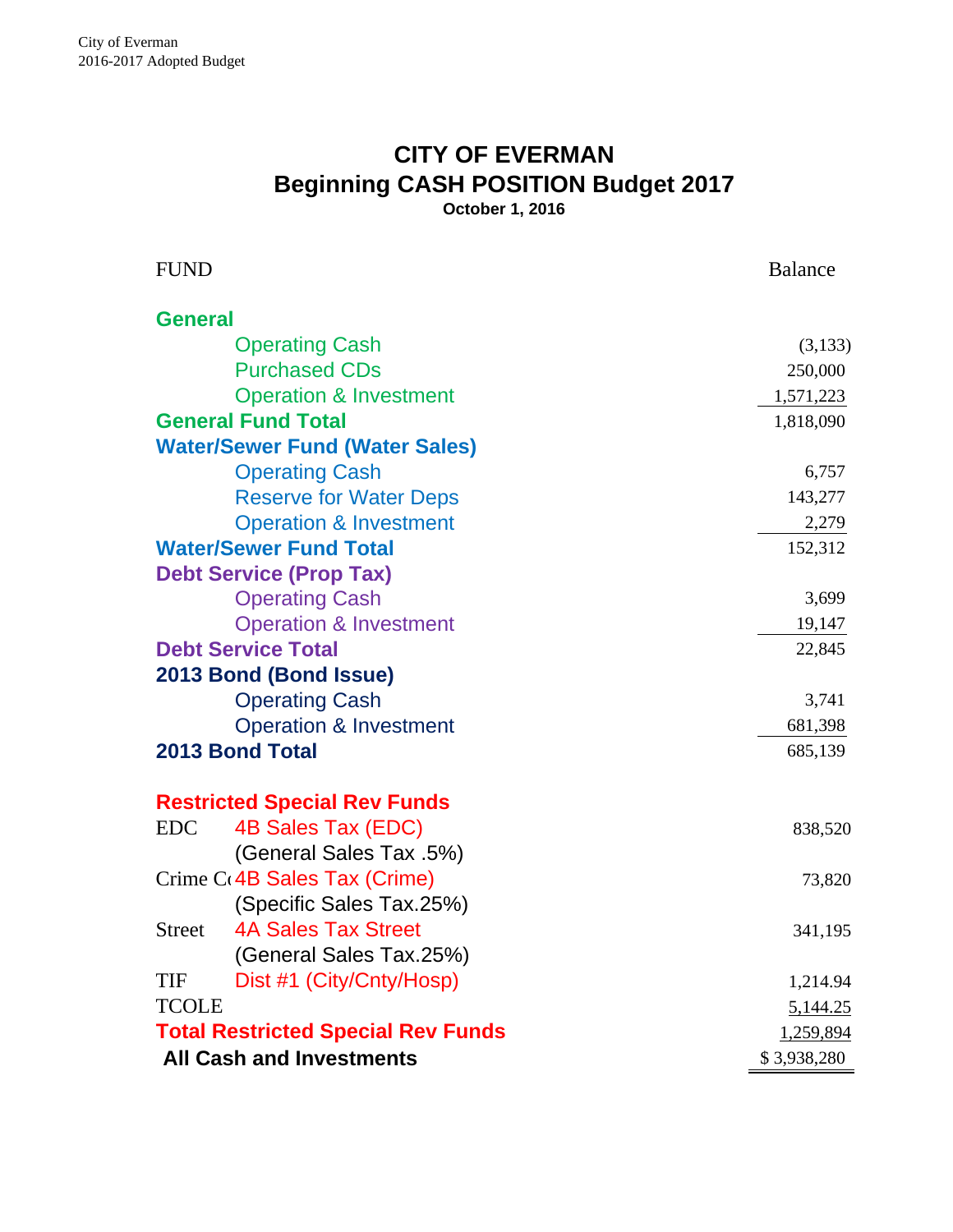#### **General Fund**

|                                               | 2015-2016     | 2016-2017       |
|-----------------------------------------------|---------------|-----------------|
| <b>Source</b>                                 | <b>Actual</b> | <b>Budget</b>   |
| PLANNED USE OF PRIOR YEAR EQUITY              |               | 685,563         |
| PROPERTY TAX - CURRENT                        | 1,186,905     | 1,241,926       |
| PROPERTY TAX - DELINQUENT                     | 28,055        | 25,000          |
| PROPERTY TAX PENALTY&INTEREST                 | 44,914        | 42,000          |
| <b>FRANCHISE FEES</b>                         | 246,034       | 300,000         |
| RIGHT OF WAY FRANCHISE FEES                   | 43,514        | 40,000          |
| <b>BINGO REVENUE TAX</b>                      | 18,697        | 20,000          |
| <b>MIXED DRINK TAX</b>                        | 11,447        | 12,000          |
| <b>SALES TAX</b>                              | 323,618       | 340,000         |
| <b>AMUSEMENT MACHINE PERMITS</b>              | 810           | 1,000           |
| <b>ANIMAL ADOPTIONS</b>                       | 931           | 600             |
| ANIMAL CONTROL FEES                           | 2,151         | 1,000           |
| <b>BUILDING PERMIT FEES</b>                   | 11,710        | 30,000          |
| PLUMBING PERMIT FEES                          | 1,805         | 2,500           |
| <b>ELECTRICAL PERMIT FEES</b>                 | 3,016         | 5,000           |
| ELECTR/MECHAN/PLUMB LICENSE                   | 3,217         | 5,400           |
| <b>LIQUOR LICENSE FEES</b>                    | 1,535         | 1,300           |
| <b>RECYCLING FEES</b>                         | 70,484        | 66,000          |
| <b>SANITATION FEES</b>                        | 219,597       | 215,000         |
| PARK - BALL FIELD FEES                        | 1,400         | 1,000           |
| PAVILLION RENTAL FEES                         | 1,575         | 2,000           |
| <b>SECURITY ALARM FEE</b>                     | 3,200         | 3,700           |
| <b>COUNTY RUNS - FIRE</b>                     | 83,000        | 84,000          |
| <b>COUNTY RUNS - EMS</b>                      | 44,611        | 45,000          |
| AMBULANCE FEES- INSURANCE                     | 150,654       | 200,000         |
| POLICE DONATIONS                              | 3,200         | 1,000           |
| <b>OTHER COURT FEES</b>                       | 4,479         | 4,379           |
| <b>COURT FINES AND FEES</b>                   | 72,926        | 75,307          |
| <b>GARAGE SALE PERMITS</b>                    | 2,750         | 3,000           |
| <b>INTEREST INCOME-CDS</b>                    | 7,403         | 5,000           |
| <b>INVESTMENT INCOME</b>                      | 5,295         | 3,500           |
| FIRE DEPT GRANT                               | 8,000         |                 |
| OIL & GAS REVENUE                             | 6,295         | 6,788           |
| <b>MISCELLANEOUS</b>                          | (3,352)       | 4,011           |
| <b>INSURANCE PROCEEDS</b>                     | 46,543        |                 |
| TRANSFER W/S ADMIN. OVERHEAD                  | 308,003       | 246,000         |
| <b>INTER GOVERNMENTAL REVENUE</b>             | 165,304       | 180,000         |
| PROCEEDS FROM LOAN/GRANTS                     | 66,513        | 38,000          |
| <b>Total Revenue Sources for General Fund</b> | 3,196,240     | \$<br>3,936,974 |

## **Actual Revenue Sources 2016 and Budgeted Sources for 2017**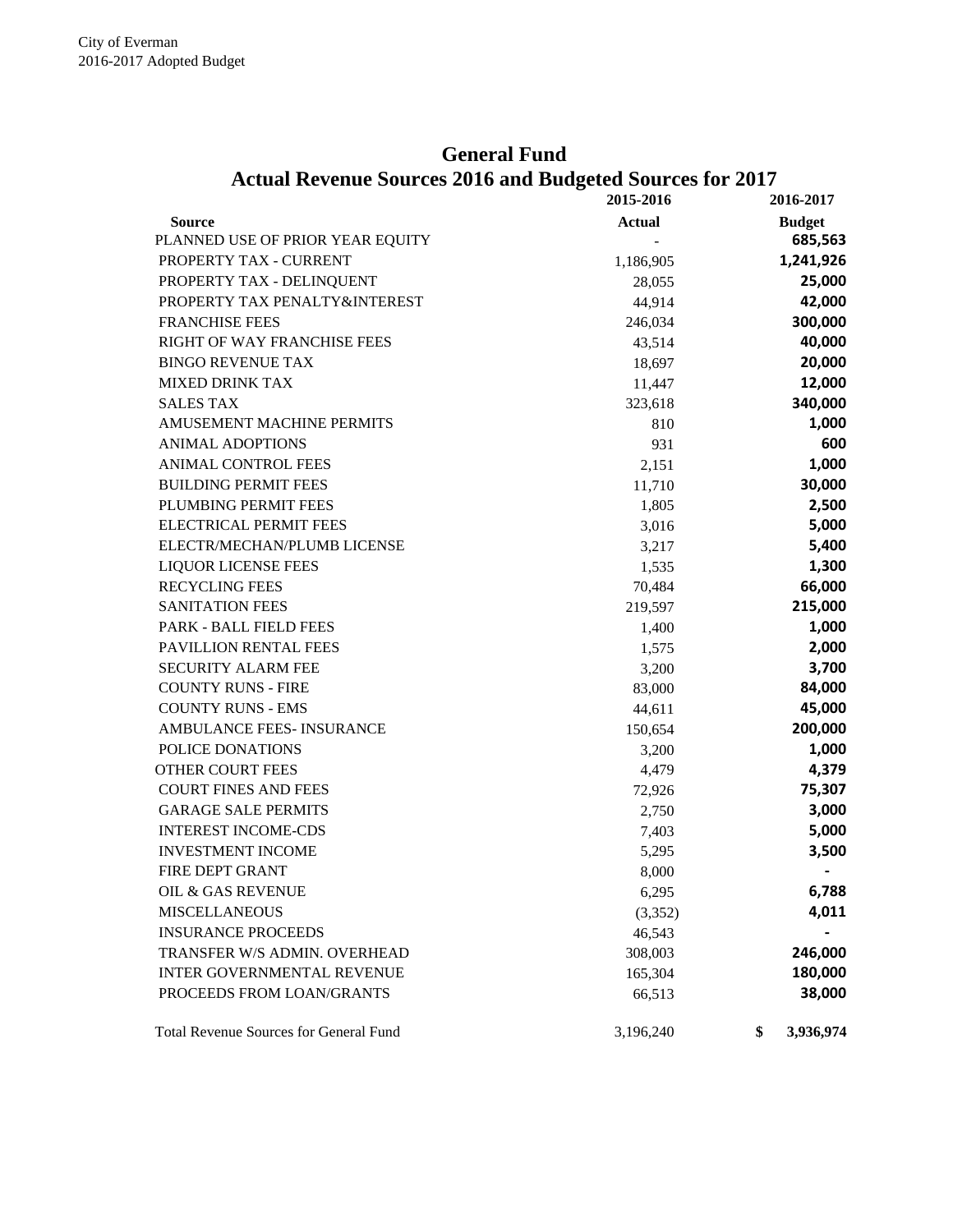### **Actual Revenue Sources 2016 and Budgeted Sources for 2017 Water Fund**

|                                             | 2015-2016     | 2016-2017       |
|---------------------------------------------|---------------|-----------------|
| <b>Source</b>                               | <b>Actual</b> | <b>Budget</b>   |
| <b>BUDGETED CONTRIBUTION TO EQUITY</b>      |               | (242, 919)      |
| <b>WATER SALES</b>                          | 756,024       | 880,000         |
| <b>WATER/SEWER TAP FEES</b>                 | 1,578         |                 |
| <b>SEWER FEES</b>                           | 650,857       | 750,000         |
| SEWER PRE-TREATMENT FEE                     | 2,336         | 2,000           |
| PENALTY & RECONNECT FEES                    | 61,501        | 75,000          |
| <b>INVESTMENT INCOME</b>                    | 635           | 500             |
| <b>INSUFFICIENT CHECK FEES</b>              | 1,481         | 1,500           |
| <b>MISCELLANEOUS</b>                        | 16,404        | 10,000          |
| <b>Total Revenue Sources for Water Fund</b> | 1.490.815     | \$<br>1.476.081 |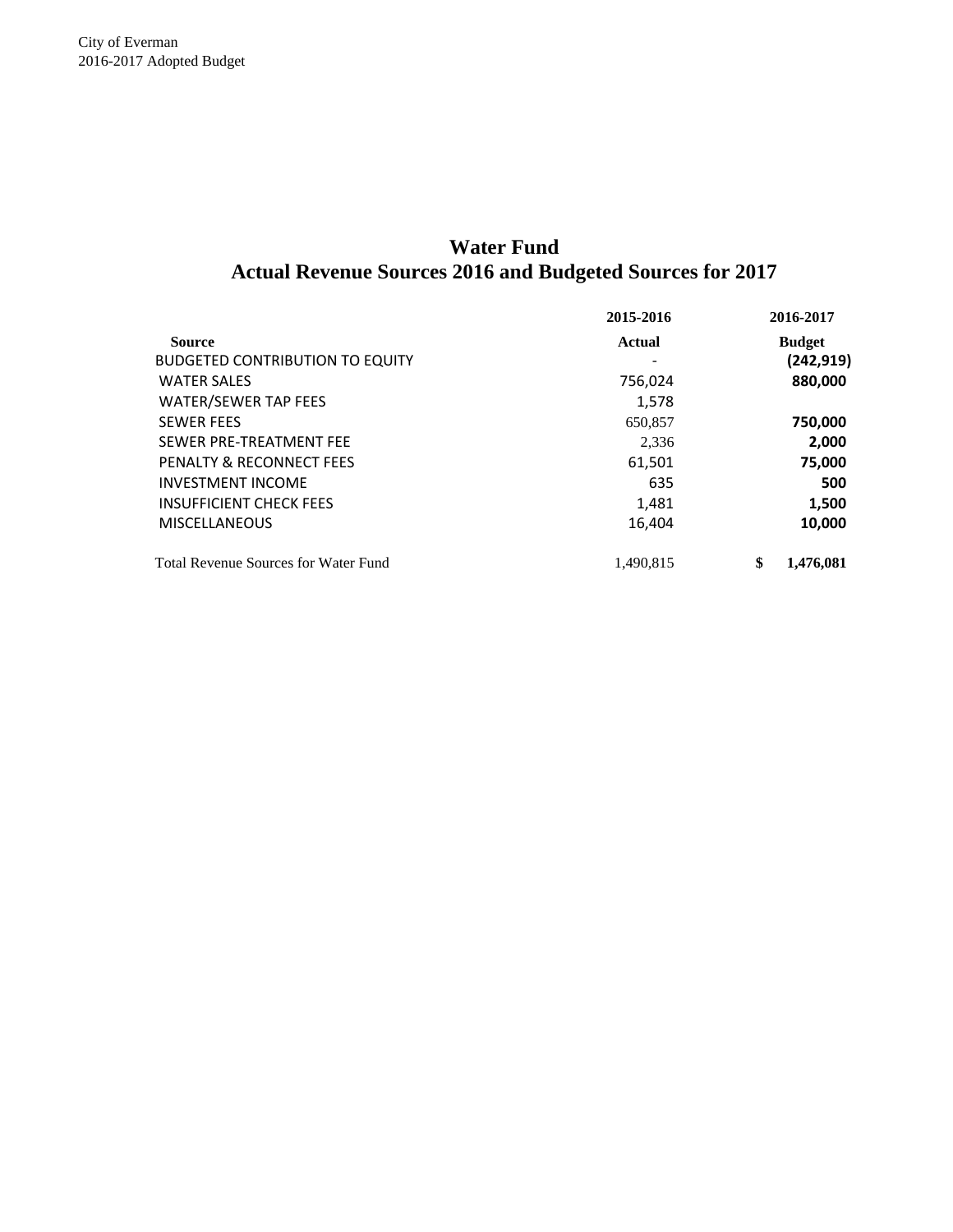# **Actual Revenue Sources 2016 and Budgeted Sources for 2017 Other Funds**

|                                                    |                                                   | 2015-2016     |                            | 2016-2017     |
|----------------------------------------------------|---------------------------------------------------|---------------|----------------------------|---------------|
| Fund                                               | <b>Source</b>                                     | <b>Actual</b> |                            | <b>Budget</b> |
| <b>Debt Service Fund</b>                           | Property Tax                                      | 359,230       |                            | 353,588       |
|                                                    | Interest                                          | 120           |                            | 75            |
| <b>Total Revenue Sources for Debt Service Fund</b> |                                                   | 359,350       | \$                         | 353,663       |
| TIF Fund                                           | <b>TIF Payments</b>                               | 1,158         |                            | 1,600         |
| <b>Total Revenue Sources for TIF Fund</b>          |                                                   | 1,158         | \$                         | 1,600         |
| <b>EDC Fund</b>                                    | Sales Tax                                         | 161,809       |                            | 157,000       |
|                                                    | Interest                                          | 10,783        |                            | 5,000         |
|                                                    | <b>Property Sale</b>                              |               |                            | 66,000        |
| <b>Total Revenue Sources for EDC Fund</b>          |                                                   | 172,592       | \$                         | 228,000       |
| <b>Street Improvement Fui Sales Tax</b>            |                                                   | 80,904        |                            | 78,000        |
|                                                    | Interest                                          | 1,348         |                            | 625           |
|                                                    | Total Revenue Sources for Street Improvement Fund | 82,252        | \$                         | 78,625        |
| <b>Crime Control Fund</b>                          | Sales Tax                                         | 66,620        | -------------------------- | 61,000        |
|                                                    | Interest                                          | 269           |                            | 200           |
|                                                    | Total Revenue Sources for Crime Control Fund      | 66,889        | \$                         | 61,200        |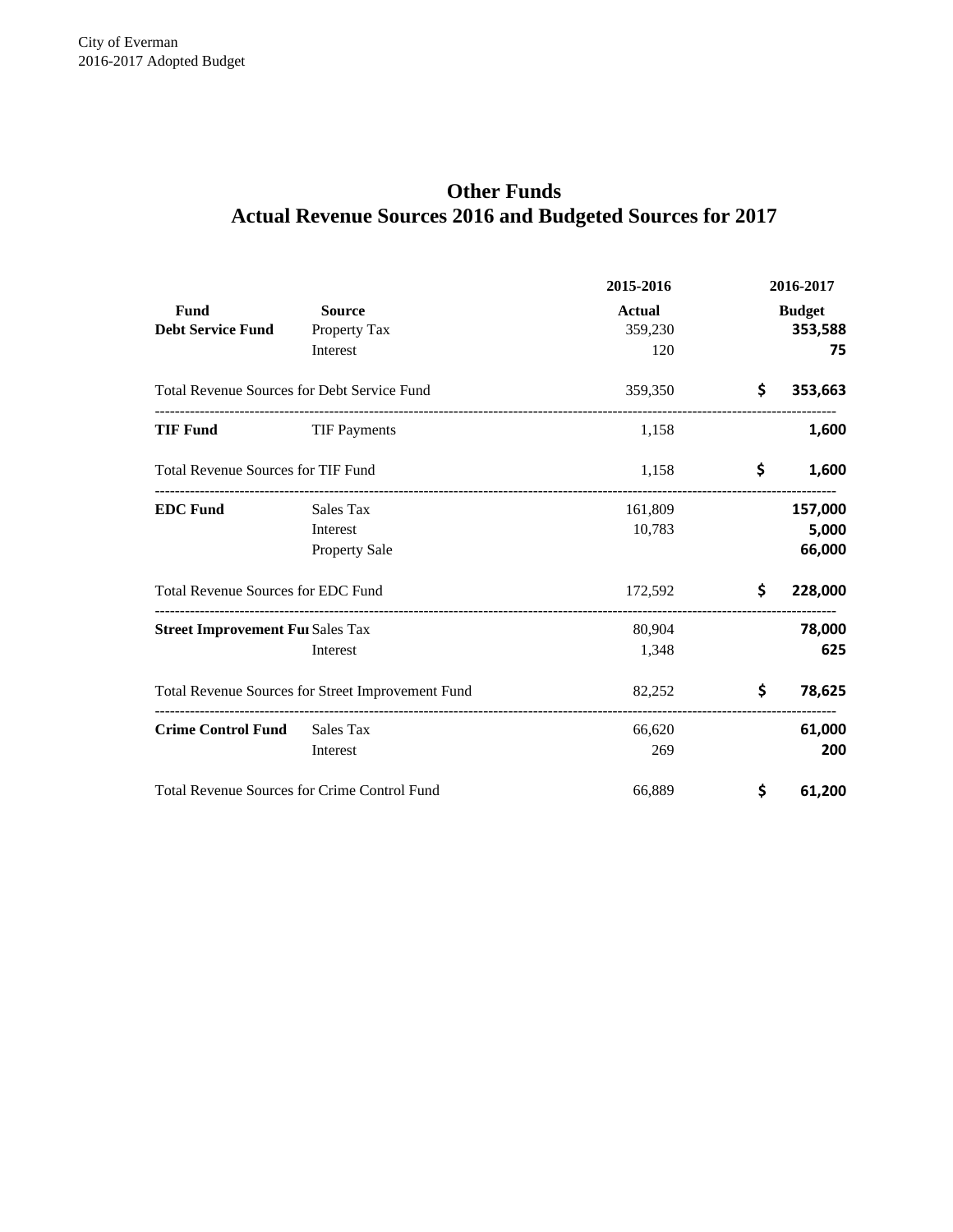|                                                                    | <b>General Fund</b> |                 |
|--------------------------------------------------------------------|---------------------|-----------------|
| <b>Actual Expenditures 2016 and Budgeted Expenditures for 2017</b> |                     |                 |
|                                                                    | 2015-2016           | 2016-2017       |
| <b>Department</b>                                                  | <b>Actual</b>       | <b>Budget</b>   |
| Administration                                                     | 260,207             | 290,492         |
| <b>City Secretary</b>                                              | 70,046              | 85,857          |
| Finance                                                            | 303,454             | 334,712         |
| Council                                                            | 14,785              | 17,400          |
| Total Administrative Department                                    | 648.492             | 728,461         |
| <b>Streets</b>                                                     | 656,249             | 616,782         |
| Parks                                                              | 100,224             | 107,040         |
| Police                                                             | 1,309,226           | 1,377,059       |
| Maintenance Garage                                                 | 153,399             | 174,075         |
| <b>EMS</b>                                                         | 498,537             | 484,856         |
| Fire                                                               | 176,650             | 64,100          |
| <b>City Annex</b>                                                  | 18,947              | 22,700          |
| <b>Municipal Court</b>                                             | 67,127              | 68,949          |
| Code                                                               | 63,819              | 68,657          |
| Library                                                            | 111,379             | 128,509         |
| <b>ACO</b>                                                         | 80,424              | 95,786          |
| Total Expenditure Budget General Fund                              | \$3,884,476         | \$<br>3,936,974 |

The required M&O tax rate required to fund this budget is \$0.962543. (These expenditures are funded by the M&O portion of Property Taxes, a 1.0% City Sales Tax, various permits and The required  $M\&O$  fax rate required to fund this budget is \$0.962543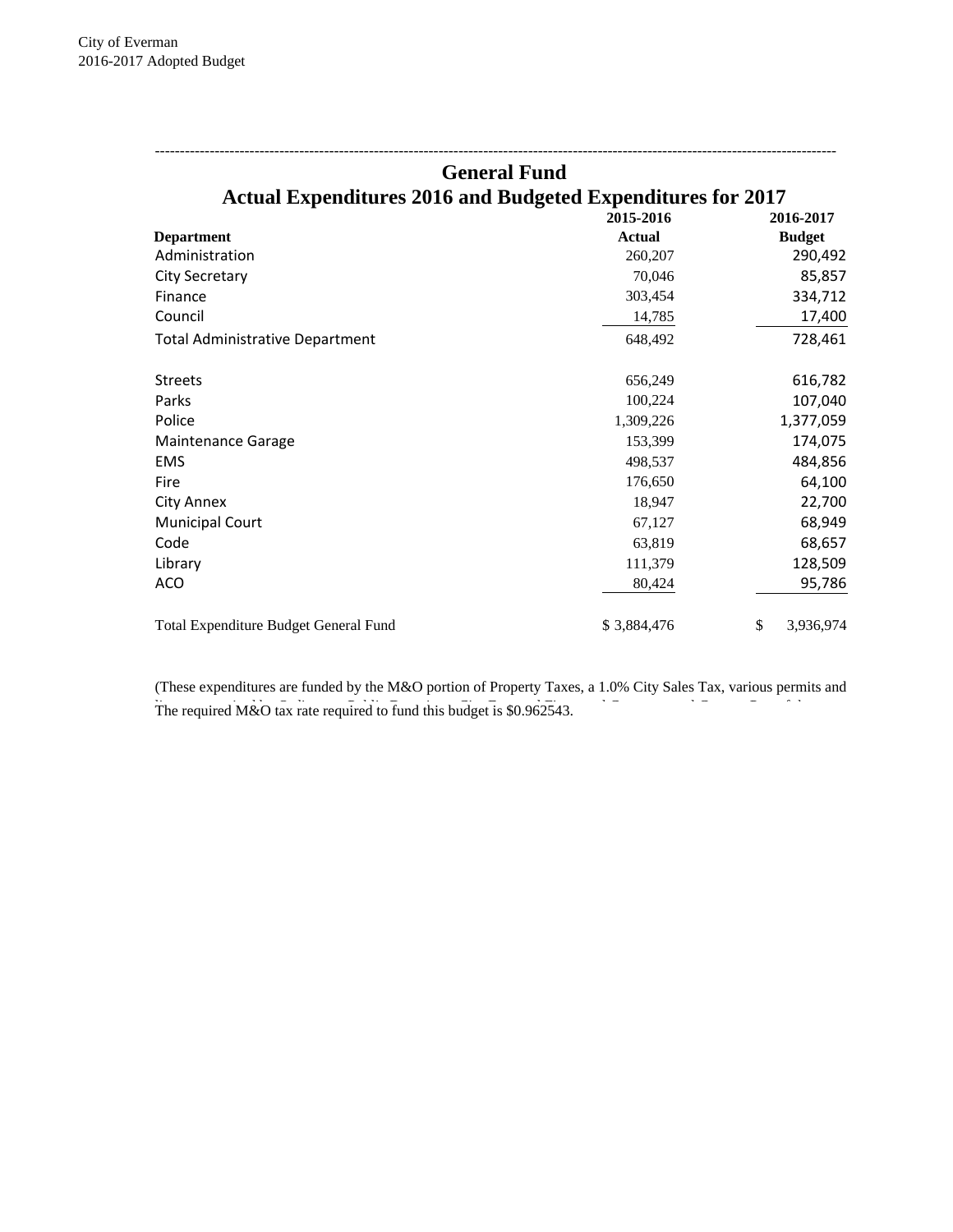# **Actual Expenditures 2016 and Budgeted Expenditures for 2017 Water Fund**

|                                                                                   | 2015-2016   | 2016-2017     |
|-----------------------------------------------------------------------------------|-------------|---------------|
| <b>Department</b>                                                                 | Actual      | <b>Budget</b> |
| Water Administration                                                              | 570,672     | 631,030       |
| Water/Sewer/Billing                                                               | 284,419     | 288,351       |
| Sewer Administration                                                              | 506,854     | 540,700       |
| Debt Service                                                                      | 19,002      | 16,000        |
| Total Expenditure Budget Water Fund                                               | \$1,380,947 | 1.476.081     |
| (These expenditures are funded by the sale of Water Services to Everman Citizens) |             |               |